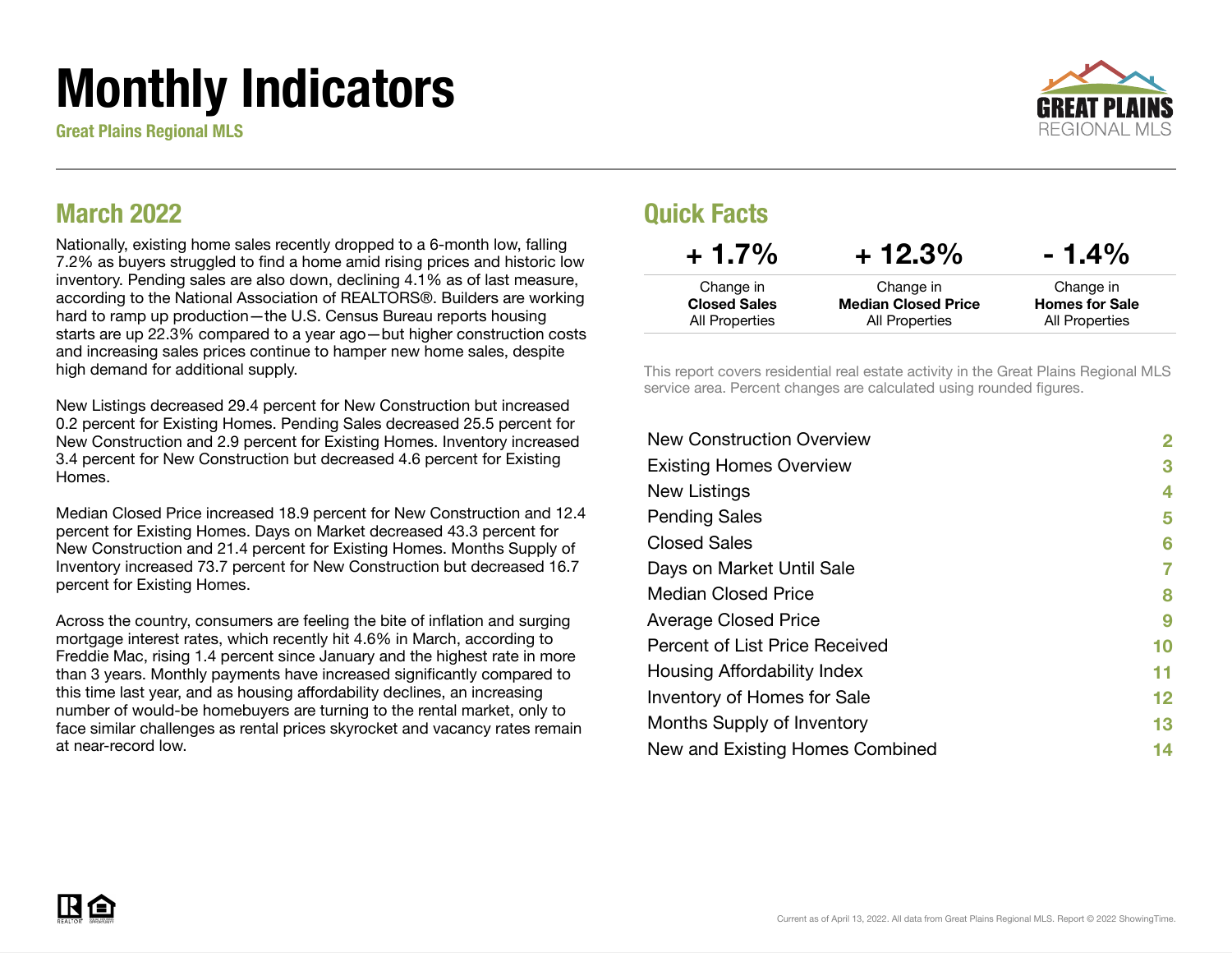### New Construction Overview

Key metrics by report month and for year-to-date (YTD) starting from the first of the year. New Construction properties only.



| <b>Key Metrics</b>                    | <b>Historical Sparkbars</b>                                        | 3-2021    | 3-2022    | % Change | <b>YTD 2021</b> | <b>YTD 2022</b> | % Change |
|---------------------------------------|--------------------------------------------------------------------|-----------|-----------|----------|-----------------|-----------------|----------|
| <b>New Listings</b>                   | $3 - 2021$<br>$9 - 2021$<br>$3 - 2020$<br>$9 - 2020$<br>$3 - 2022$ | 462       | 326       | $-29.4%$ | 1,287           | 970             | $-24.6%$ |
| <b>Pending Sales</b>                  | $9 - 2020$<br>$3 - 2021$<br>$9 - 2021$<br>$3 - 2022$<br>$3 - 2020$ | 364       | 271       | $-25.5%$ | 1,093           | 810             | $-25.9%$ |
| <b>Closed Sales</b>                   | $3 - 2021$<br>$3 - 2020$<br>$9 - 2020$<br>$9 - 2021$<br>$3 - 2022$ | 271       | 239       | $-11.8%$ | 632             | 660             | $+4.4%$  |
| Days on Market Until Sale             | $3 - 2021$<br>$9 - 2021$<br>$3 - 2022$<br>$3 - 2020$<br>$9 - 2020$ | 60        | 34        | $-43.3%$ | 52              | 33              | $-36.5%$ |
| <b>Median Closed Price</b>            | $3 - 2020$<br>$9 - 2020$<br>$3 - 2021$<br>$9 - 2021$<br>$3 - 2022$ | \$344,900 | \$410,000 | $+18.9%$ | \$344,652       | \$398,529       | $+15.6%$ |
| <b>Average Closed Price</b>           | $3 - 2020$<br>$9 - 2020$<br>$3 - 2021$<br>$9 - 2021$<br>$3 - 2022$ | \$368,061 | \$444,562 | $+20.8%$ | \$369,432       | \$437,654       | $+18.5%$ |
| <b>Percent of List Price Received</b> | $3 - 2020$<br>$9 - 2020$<br>$3 - 2021$<br>$9 - 2021$<br>$3 - 2022$ | 100.7%    | 101.9%    | $+1.2%$  | 101.1%          | 101.9%          | $+0.8%$  |
| <b>Housing Affordability Index</b>    | $3 - 2020$<br>$9 - 2020$<br>$3 - 2021$<br>$9 - 2021$<br>$3 - 2022$ | 121       | 104       | $-14.0%$ | 121             | 107             | $-11.6%$ |
| <b>Inventory of Homes for Sale</b>    | $3 - 2020$<br>$9 - 2020$<br>$3 - 2021$<br>$9 - 2021$<br>$3 - 2022$ | 595       | 615       | $+3.4%$  |                 |                 |          |
| <b>Months Supply of Inventory</b>     | $3 - 2020$<br>$9 - 2020$<br>$3 - 2021$<br>$9 - 2021$<br>$3 - 2022$ | 1.9       | 3.3       | $+73.7%$ |                 |                 |          |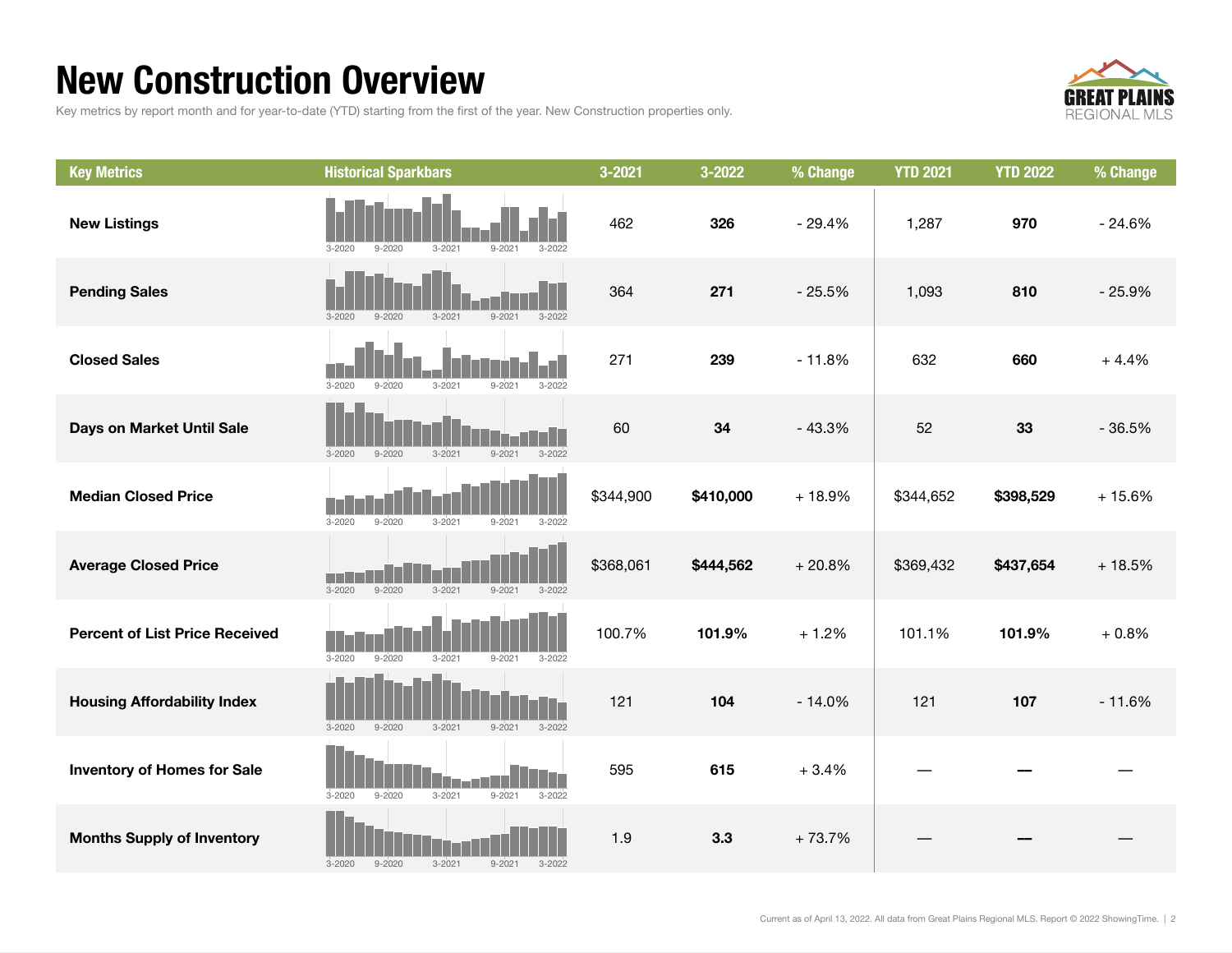## Existing Homes Overview

Key metrics by report month and for year-to-date (YTD) starting from the first of the year. Existing Homes properties only.



| <b>Key Metrics</b>                    | <b>Historical Sparkbars</b>                                        | 3-2021    | 3-2022    | % Change | <b>YTD 2021</b> | <b>YTD 2022</b> | % Change |
|---------------------------------------|--------------------------------------------------------------------|-----------|-----------|----------|-----------------|-----------------|----------|
| <b>New Listings</b>                   | $9 - 2020$<br>$3 - 2021$<br>$3 - 2020$<br>$3 - 2022$<br>$9 - 202$  | 1,932     | 1,935     | $+0.2%$  | 4,306           | 4,528           | $+5.2%$  |
| <b>Pending Sales</b>                  | $3 - 2020$<br>$9 - 2020$<br>$3 - 2021$<br>$9 - 2021$<br>$3 - 2022$ | 1,633     | 1,585     | $-2.9%$  | 3,860           | 3,944           | $+2.2%$  |
| <b>Closed Sales</b>                   | $3 - 2020$<br>$9 - 2020$<br>$3 - 2021$<br>$9 - 2021$<br>$3 - 2022$ | 1,195     | 1,252     | $+4.8%$  | 3,107           | 3,199           | $+3.0%$  |
| Days on Market Until Sale             | $3 - 2021$<br>$9 - 2021$<br>$3 - 2022$<br>$3 - 2020$<br>$9 - 2020$ | 14        | 11        | $-21.4%$ | 16              | 13              | $-18.8%$ |
| <b>Median Closed Price</b>            | $3 - 2020$<br>$9 - 2020$<br>$3 - 2021$<br>$9 - 2021$<br>$3 - 2022$ | \$222,500 | \$250,000 | $+12.4%$ | \$215,000       | \$239,900       | $+11.6%$ |
| <b>Average Closed Price</b>           | $3 - 2020$<br>$9 - 2020$<br>$3 - 2021$<br>$9 - 2021$<br>$3 - 2022$ | \$246,953 | \$278,921 | $+12.9%$ | \$242,089       | \$269,260       | $+11.2%$ |
| <b>Percent of List Price Received</b> | $9 - 2020$<br>$3 - 2020$<br>$3 - 2021$<br>$9 - 2021$<br>$3 - 2022$ | 101.5%    | 102.7%    | $+1.2%$  | 100.4%          | 101.4%          | $+1.0%$  |
| <b>Housing Affordability Index</b>    | $9 - 2020$<br>$3 - 2021$<br>$9 - 2021$<br>$3 - 2022$<br>$3 - 2020$ | 187       | 170       | $-9.1%$  | 194             | 177             | $-8.8%$  |
| <b>Inventory of Homes for Sale</b>    | $3 - 2020$<br>$3 - 2022$<br>$9 - 2020$<br>$3 - 2021$<br>$9 - 2021$ | 883       | 842       | $-4.6%$  |                 |                 |          |
| <b>Months Supply of Inventory</b>     | $9 - 2020$<br>$3 - 2021$<br>$9 - 2021$<br>$3 - 2022$<br>$3 - 2020$ | 0.6       | 0.5       | $-16.7%$ |                 |                 |          |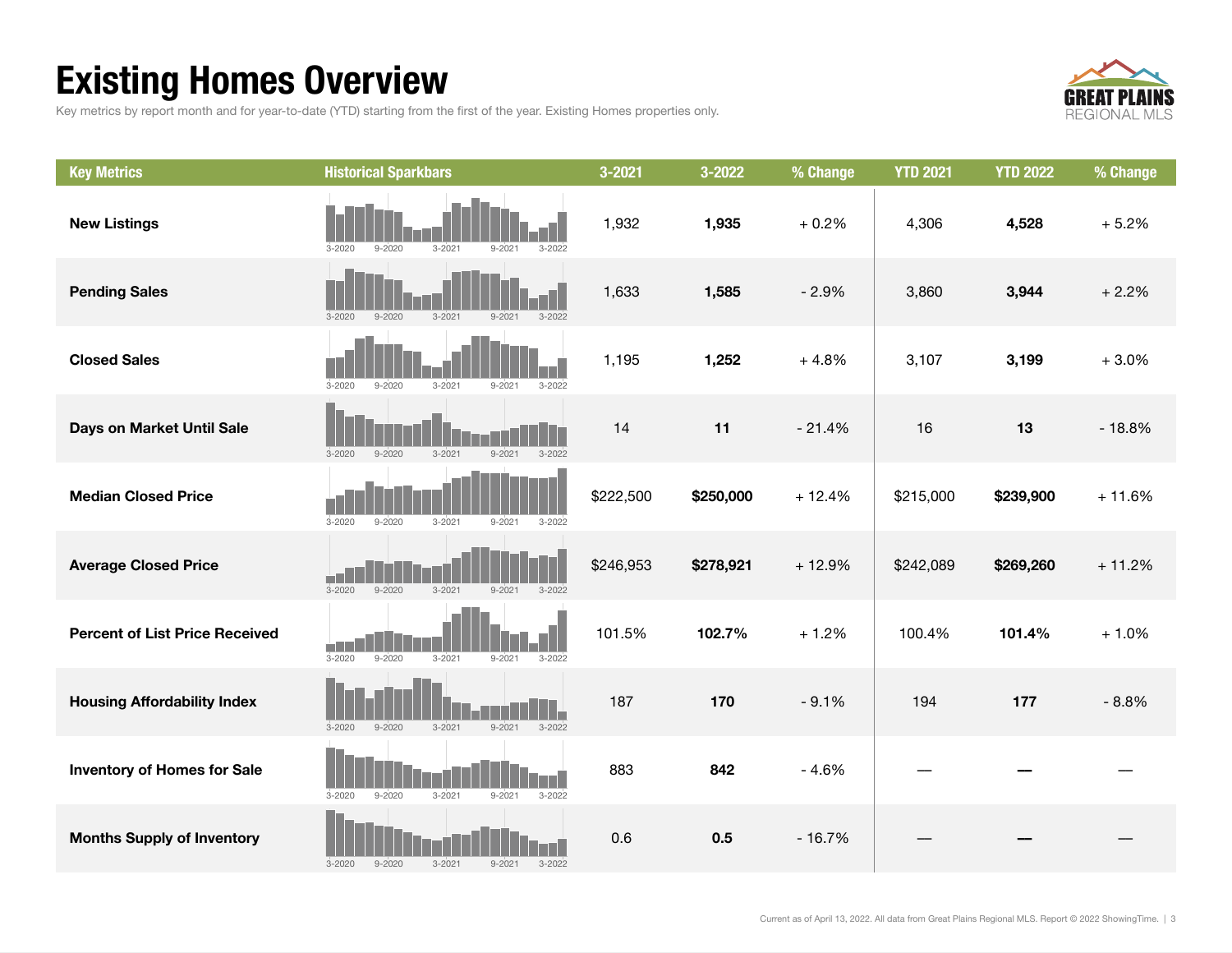## New Listings

A count of the properties that have been newly listed on the market in a given month.





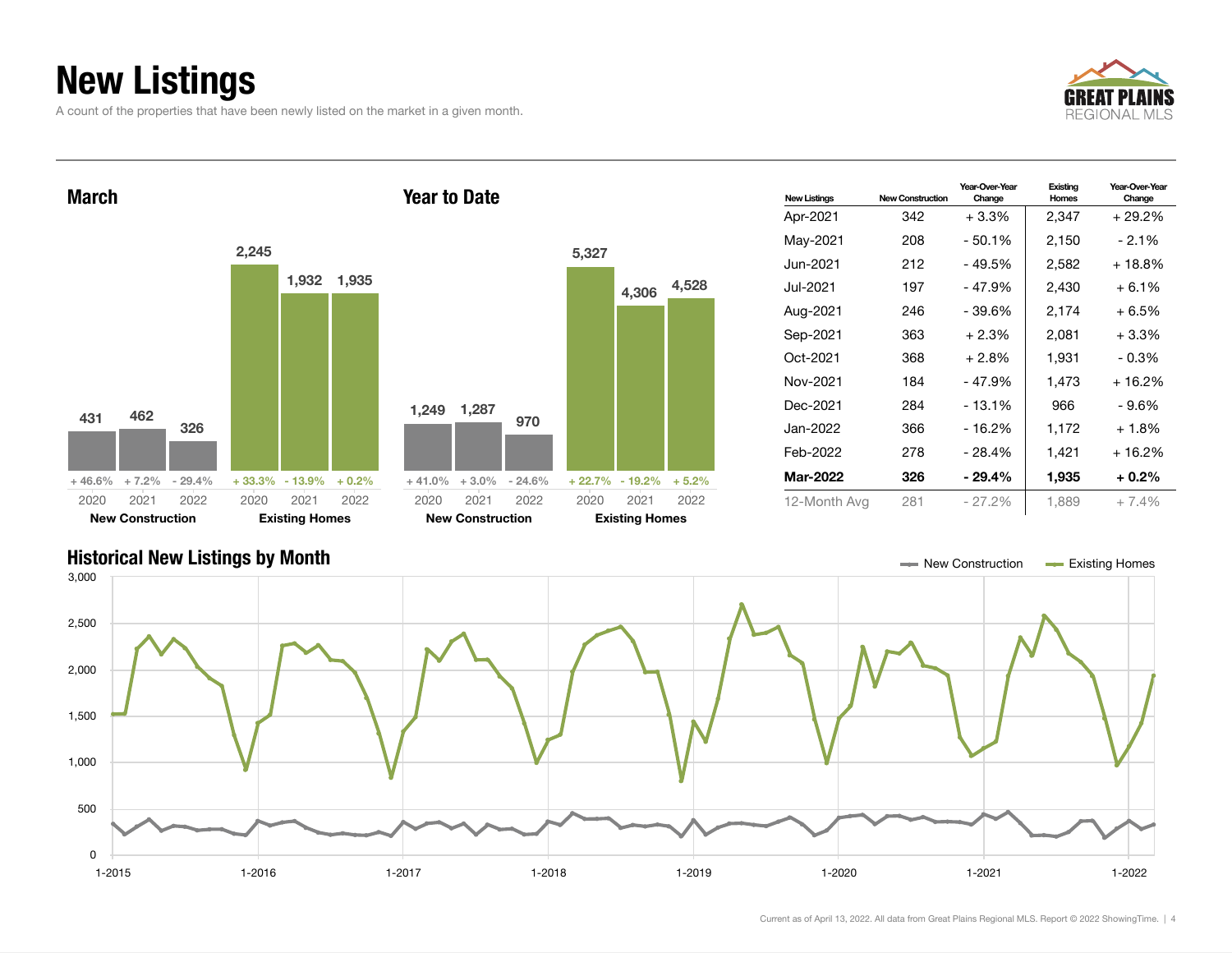### Pending Sales

A count of the properties on which offers have been accepted in a given month.



Year-Over-Year Change



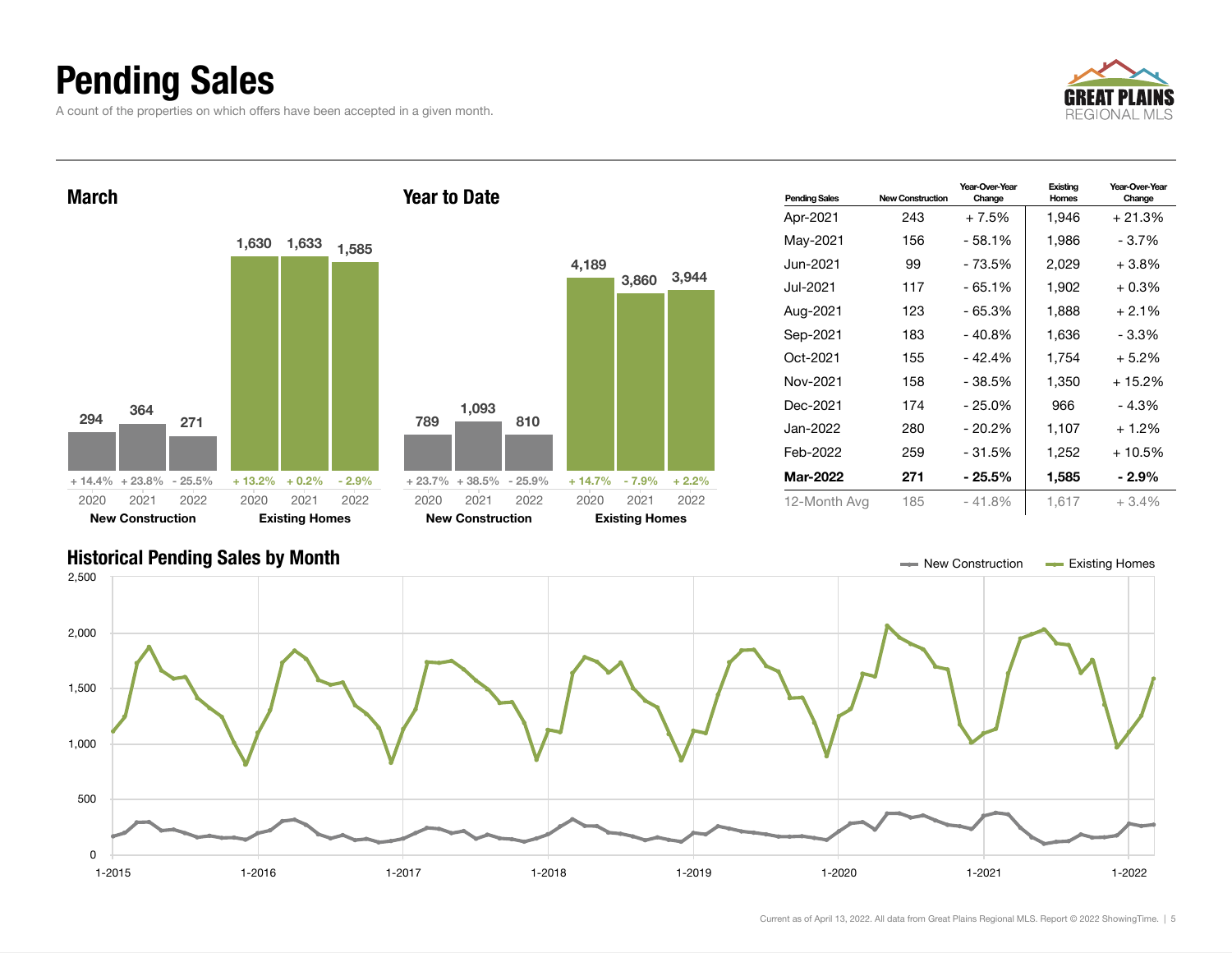#### Closed Sales

A count of the actual sales that closed in a given month.







Current as of April 13, 2022. All data from Great Plains Regional MLS. Report © 2022 ShowingTime. | 6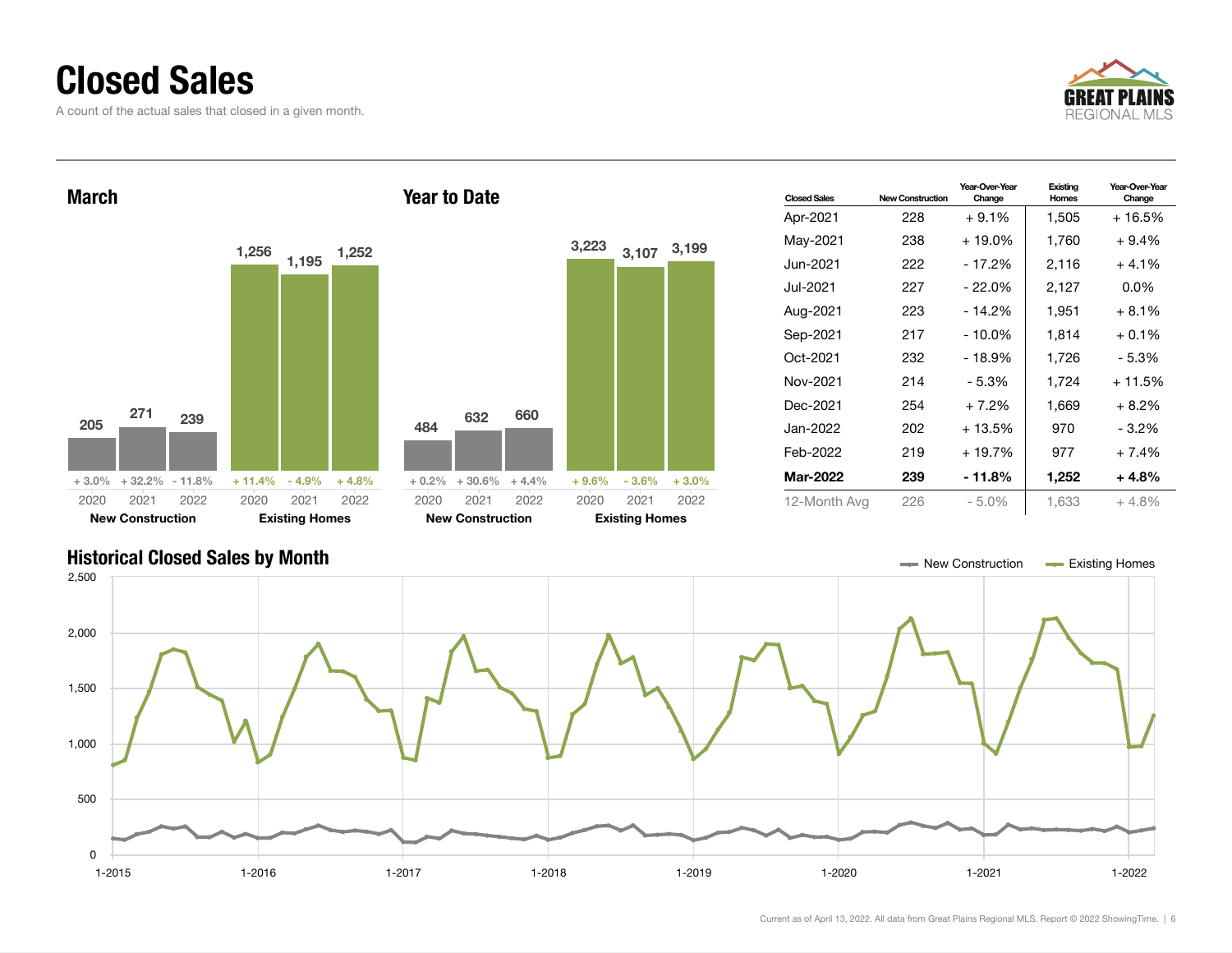#### Days on Market Until Sale

Average number of days between when a property is listed and when an offer is accepted in a given month.







| Days on Market    | <b>New Construction</b> | Year-Over-Year<br>Change | Existing<br>Homes | Year-Over-Year<br>Change |
|-------------------|-------------------------|--------------------------|-------------------|--------------------------|
| Apr-2021          | 53                      | - 37.6%                  | 10                | - 52.4%                  |
| May-2021          | 41                      | - 37.9%                  | 9                 | $-47.1%$                 |
| Jun-2021 <b>.</b> | 35                      | $-58.8%$                 | 8                 | - 57.9%                  |
| Jul-2021          | 33                      | - 49.2%                  | 7                 | - 56.3%                  |
| Aug-2021          | 32                      | $-50.0%$                 | 9                 | $-35.7%$                 |
| Sep-2021          | 26                      | - 46.9%                  | 10                | - 28.6%                  |
| Oct-2021          | 22                      | $-56.9%$                 | 11                | $-15.4%$                 |
| Nov-2021          | 27                      | $-47.1%$                 | 12                | $0.0\%$                  |
| Dec-2021          | 32                      | $-36.0%$                 | 13                | $0.0\%$                  |
| Jan-2022          | 27                      | $-37.2%$                 | 14                | $-6.7%$                  |
| Feb-2022          | 39                      | $-17.0%$                 | 13                | $-31.6%$                 |
| <b>Mar-2022</b>   | 34                      | - 43.3%                  | 11                | - 21.4%                  |
| 12-Month Avg*     | 33                      | $-44.5%$                 | 10                | - 33.6%                  |

\* Days on Market for all properties from April 2021 through March 2022. This is not the average of the individual figures above.



#### Historical Days on Market Until Sale by Month New York New York New York New Construction Access Existing Homes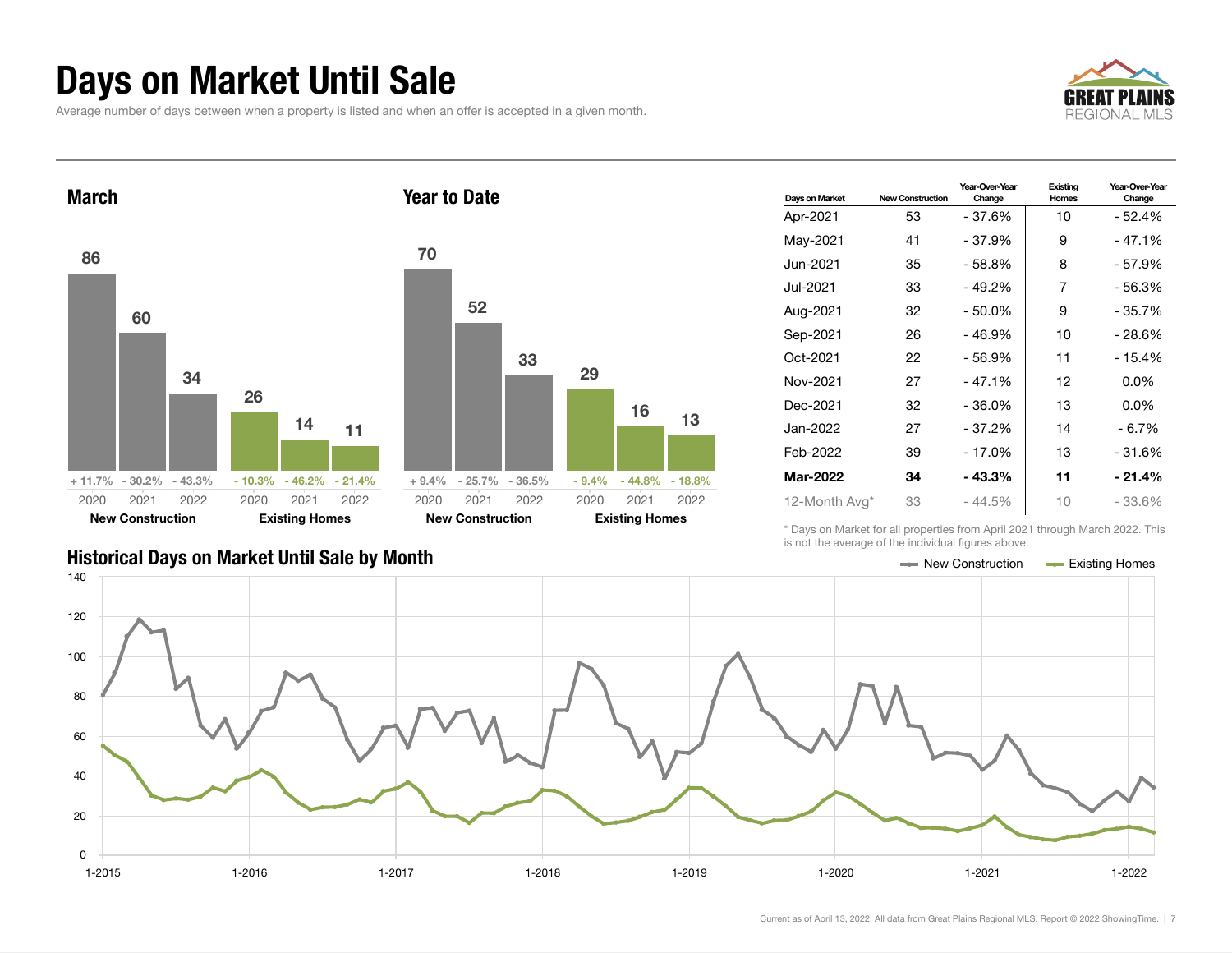### Median Closed Price

Point at which half of the sales sold for more and half sold for less, not accounting for seller concessions, in a given month.

Year to Date



March



| 0,000 | \$327,090 | \$344,652               | \$398,529 |           |                            |           |
|-------|-----------|-------------------------|-----------|-----------|----------------------------|-----------|
|       |           |                         |           |           | \$215,000                  | \$239,900 |
|       |           |                         |           | \$188,000 |                            |           |
|       |           |                         |           |           |                            |           |
|       |           |                         |           |           |                            |           |
|       |           |                         |           |           |                            |           |
| 2.4%  | $+4.5%$   | $+5.4\%$                | $+15.6%$  |           | $+4.4\% + 14.4\% + 11.6\%$ |           |
| )22   | 2020      | 2021                    | 2022      | 2020      | 2021                       | 2022      |
|       |           | <b>New Construction</b> |           |           | <b>Existing Homes</b>      |           |

| <b>Median Closed Price</b> | <b>New Construction</b> | Year-Over-Year<br>Change | Existing<br>Homes | Year-Over-Year<br>Change |
|----------------------------|-------------------------|--------------------------|-------------------|--------------------------|
| Apr-2021                   | \$349,950               | $+6.9%$                  | \$230,000         | + 15.7%                  |
| May-2021                   | \$374,950               | $+9.9\%$                 | \$235,000         | + 12.4%                  |
| Jun-2021.                  | \$370,061               | $+11.6%$                 | \$245,000         | + 17.9%                  |
| Jul-2021                   | \$379,900               | $+11.7%$                 | \$240,500         | $+7.8%$                  |
| Aug-2021                   | \$385,000               | + 16.2%                  | \$240,000         | + 11.6%                  |
| Sep-2021                   | \$379,906               | $+10.1%$                 | \$239,900         | + 13.2%                  |
| Oct-2021                   | \$390,264               | $+10.0\%$                | \$235,000         | + 9.3%                   |
| Nov-2021                   | \$385,517               | $+5.7%$                  | \$235,000         | $+8.5%$                  |
| Dec-2021                   | \$405,070               | $+15.7%$                 | \$230,000         | $+11.7%$                 |
| Jan-2022                   | \$394.945               | + 10.5%                  | \$231.000         | $+11.1\%$                |
| Feb-2022                   | \$396,828               | $+17.2%$                 | \$232,250         | + 10.6%                  |
| <b>Mar-2022</b>            | \$410,000               | + 18.9%                  | \$250,000         | + 12.4%                  |
| 12-Month Avg*              | \$385,850               | $+12.5%$                 | \$237,500         | $+11.8%$                 |

\* Median Closed Price for all properties from April 2021 through March 2022. This is not the average of the individual figures above.

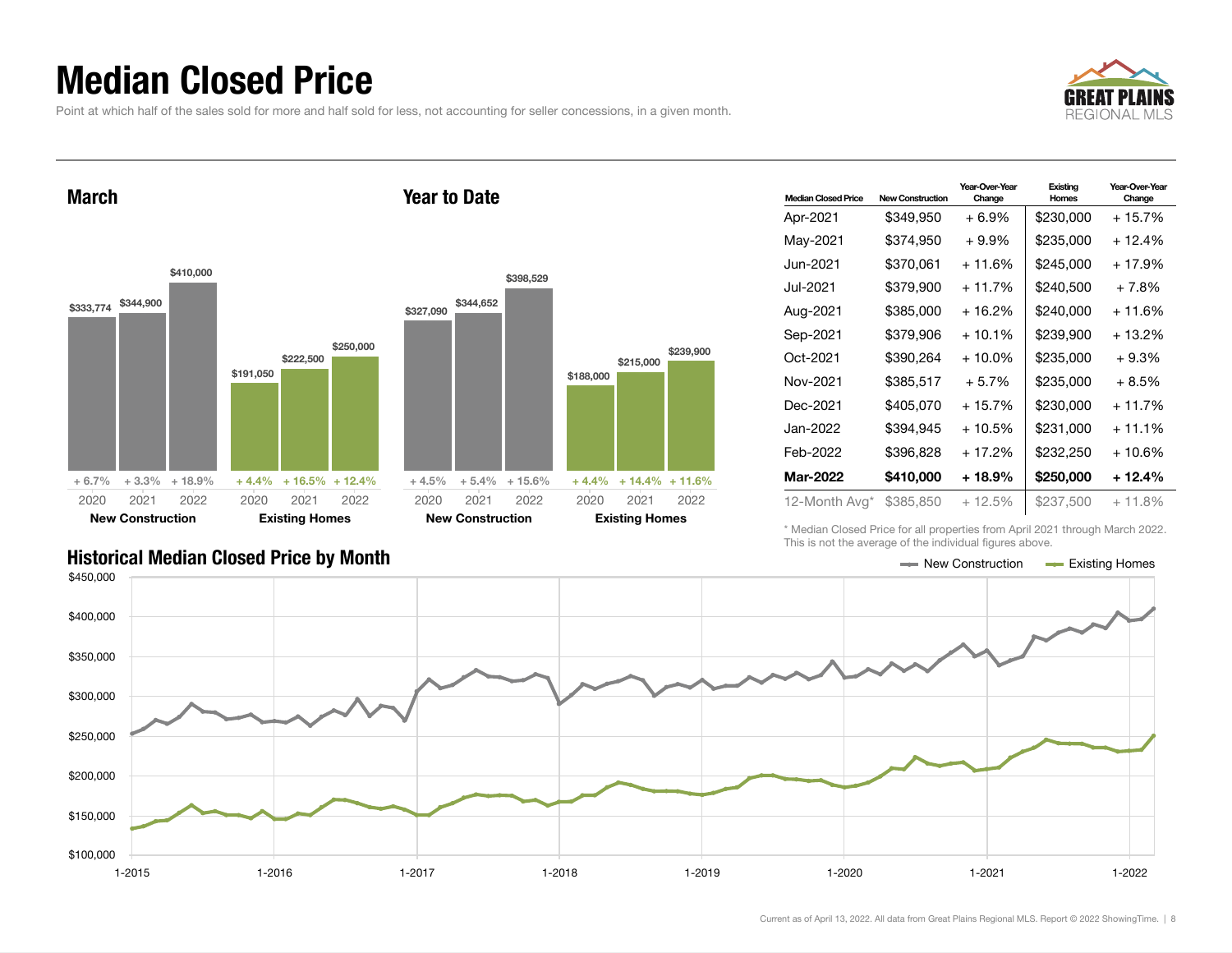#### Average Closed Price

Average sales price for all closed sales, not accounting for seller concessions, in a given month.



March \$350,340 \$368,061 \$444,562  $+5.7\%$   $+5.1\%$   $+20.8\%$ \$218,647 \$246,953 \$278,921 + 3.9% + 12.9% + 12.9% 2020 New Construction 2021 2022 2020 Existing Homes 2021 2022 Year to Date \$342,198 \$369,432 \$437,654  $+4.1\%$   $+8.0\%$   $+18.5\%$ \$213,477 + 4.5% + 13.4% + 11.2% 2020 New Construction 2021 2022 2020 Existing Homes

| <b>Average Closed Price</b> | <b>New Construction</b> | Year-Over-Year<br>Change | Existing<br>Homes | Year-Over-Year<br>Change |
|-----------------------------|-------------------------|--------------------------|-------------------|--------------------------|
| Apr-2021                    | \$369,139               | $+5.5\%$                 | \$258,202         | $+15.7%$                 |
| May-2021                    | \$388,258               | $+8.5%$                  | \$271,326         | $+15.5%$                 |
| Jun-2021                    | \$393,126               | $+11.3%$                 | \$284.892         | $+19.9%$                 |
| Jul-2021                    | \$392,732               | $+8.6\%$                 | \$285,242         | $+12.0%$                 |
| Aug-2021                    | \$407,380               | $+12.7%$                 | \$275,355         | $+10.2%$                 |
| Sep-2021                    | \$407,571               | $+8.1%$                  | \$273,702         | $+10.8%$                 |
| Oct-2021                    | \$413.691               | $+11.8%$                 | \$268,459         | $+7.3%$                  |
| Nov-2021                    | \$410,121               | $+6.9\%$                 | \$273,755         | $+9.5%$                  |
| Dec-2021                    | \$431,422               | $+12.8%$                 | \$259,293         | $+7.1%$                  |
| Jan-2022.                   | \$427,146               | + 12.7%                  | \$264,360         | $+11.7%$                 |
| Feb-2022                    | \$439,806               | $+21.4%$                 | \$261,748         | $+8.3%$                  |
| Mar-2022                    | \$444,562               | $+20.8\%$                | \$278,921         | + 12.9%                  |
| 12-Month Avg*               | \$410,481               | $+11.8%$                 | \$272,514         | $+11.8%$                 |

\* Average Closed Price for all properties from April 2021 through March 2022. This is not the average of the individual figures above.



\$242,089

2021 2022

\$269,260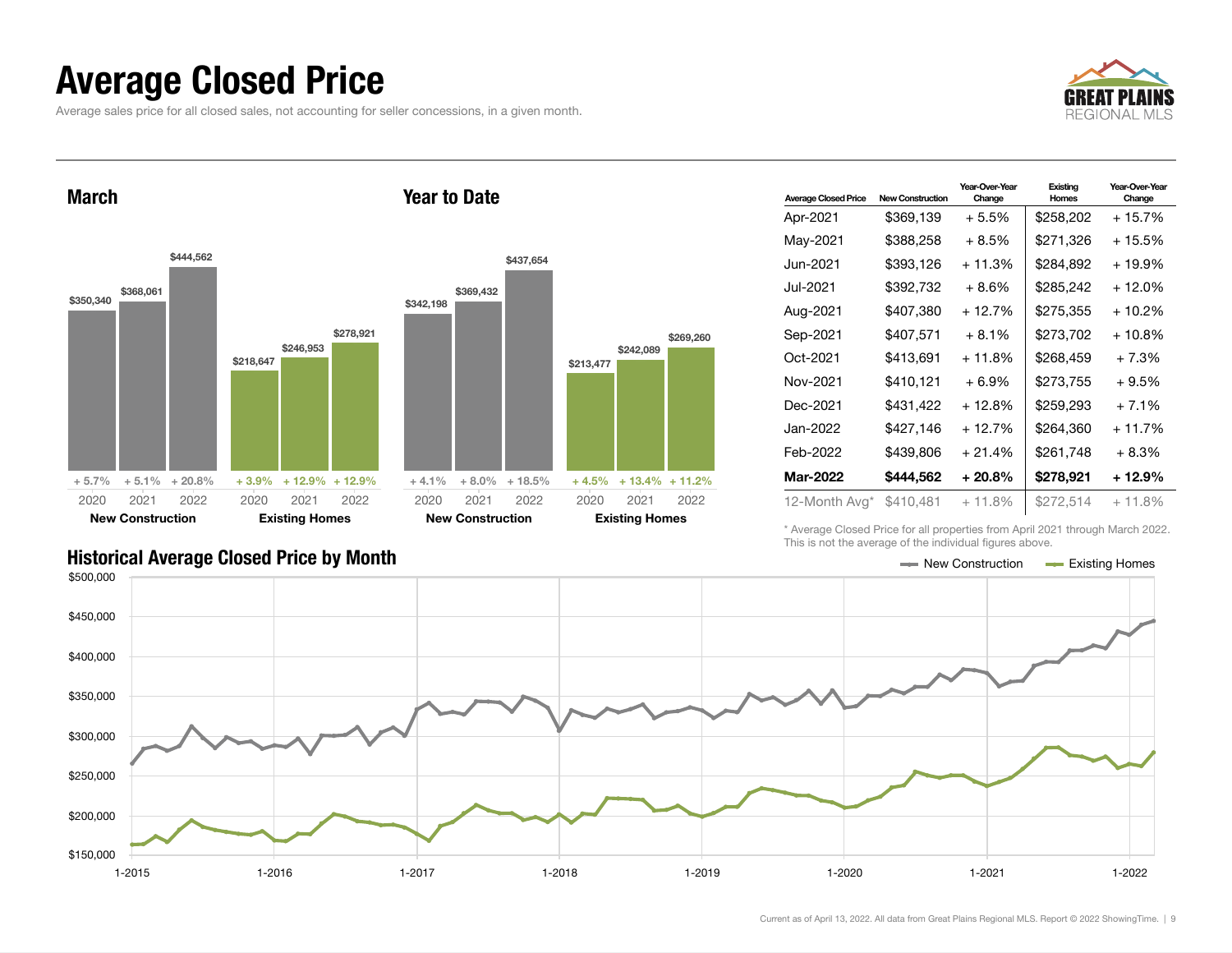## Percent of List Price Received

Percentage found when dividing a property's sales price by its most recent list price, then taking the average for all properties sold in a given month, not accounting for seller concessions.





| Pct. of List Price<br>Received | <b>New Construction</b> | Year-Over-Year<br>Change | Existing<br>Homes | Year-Over-Year<br>Change |
|--------------------------------|-------------------------|--------------------------|-------------------|--------------------------|
| Apr-2021                       | 101.5%                  | $+0.9\%$                 | 102.3%            | $+3.1\%$                 |
| May-2021                       | 101.2%                  | $+0.9\%$                 | 103.1%            | $+4.0\%$                 |
| Jun-2021.                      | 101.5%                  | $+0.9\%$                 | 103.1%            | $+3.5%$                  |
| Jul-2021.                      | 101.4%                  | $+1.1\%$                 | 102.5%            | $+2.4%$                  |
| Aug-2021                       | 101.7%                  | $+1.3%$                  | 101.2%            | + 0.9%                   |
| Sep-2021                       | 101.4%                  | $+0.6\%$                 | 100.4%            | $0.0\%$                  |
| Oct-2021                       | 101.5%                  | $+0.5\%$                 | 100.1%            | $0.0\%$                  |
| Nov-2021                       | 101.5%                  | $+0.6%$                  | 100.3%            | $+0.4%$                  |
| Dec-2021                       | 101.9%                  | $+1.3%$                  | 99.0%             | $-0.7\%$                 |
| Jan-2022                       | 102.1%                  | $+1.1%$                  | 100.2%            | + 0.6%                   |
| Feb-2022                       | 101.8%                  | $0.0\%$                  | 101.1%            | $+1.4%$                  |
| Mar-2022                       | 101.9%                  | $+1.2%$                  | 102.7%            | + 1.2%                   |
| 12-Month Avg*                  | 101.6%                  | $+0.9\%$                 | 101.4%            | $+1.5%$                  |

Historical Percent of List Price Received by Month New Construction According Homes

\* Pct. of List Price Received for all properties from April 2021 through March 2022. This is not the average of the individual figures above.

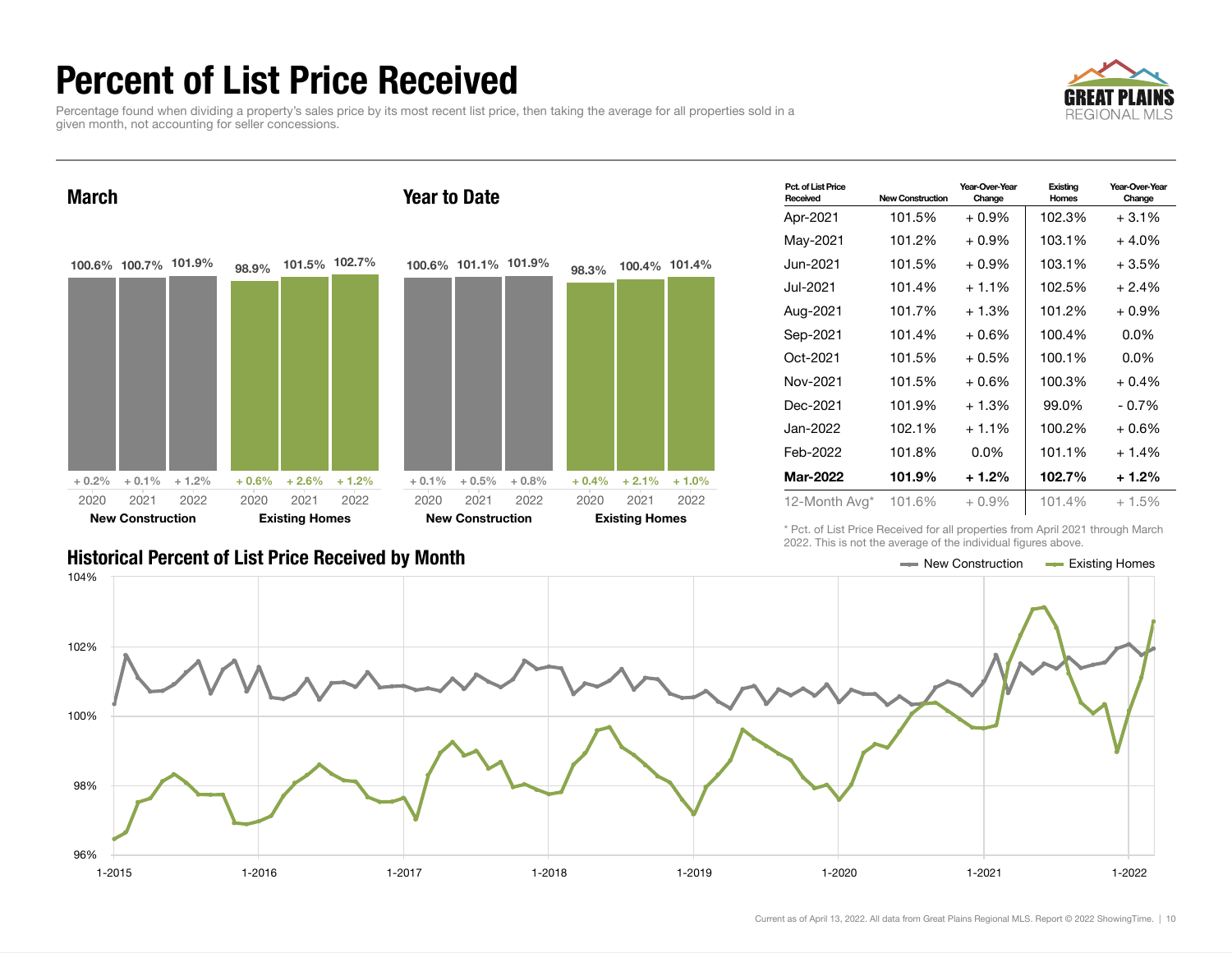## Housing Affordability Index

This index measures housing affordability for the region. For example, an index of 120 means the median household income is 120% of what is necessary to qualify for the median-priced home under prevailing interest rates. A higher number means greater affordability.





| <b>Affordability Index</b> | <b>New Construction</b> | Year-Over-Year<br>Change | Existing<br>Homes | Year-Over-Year<br>Change |
|----------------------------|-------------------------|--------------------------|-------------------|--------------------------|
| Apr-2021                   | 119                     | - 3.3%                   | 181               | $-10.8%$                 |
| May-2021                   | 112                     | - 5.9%                   | 179               | - 7.7%                   |
| Jun-2021                   | 114                     | - 7.3%                   | 172               | - 12.7%                  |
| Jul-2021.                  | 112                     | - 8.2%                   | 177               | - 4.8%                   |
| Aug-2021                   | 110                     | $-12.7%$                 | 177               | - 8.8%                   |
| Sep-2021                   | 112                     | - 7.4%                   | 177               | $-10.6%$                 |
| Oct-2021                   | 109                     | - 8.4%                   | 181               | - 7.7%                   |
| Nov-2021                   | 110                     | - 5.2%                   | 181               | - 7.7%                   |
| Dec-2021                   | 105                     | - 13.9%                  | 185               | - 11.1%                  |
| Jan-2022                   | 108                     | $-10.0\%$                | 184               | $-11.1%$                 |
| Feb-2022                   | 107                     | $-15.1%$                 | 183               | $-10.3%$                 |
| Mar-2022                   | 104                     | - 14.0%                  | 170               | $-9.1\%$                 |
| 12-Month Avg               | 110                     | $-9.8%$                  | 179               | $-9.6%$                  |

#### Historical Housing Affordability Index by Month New Construction Existing Homes

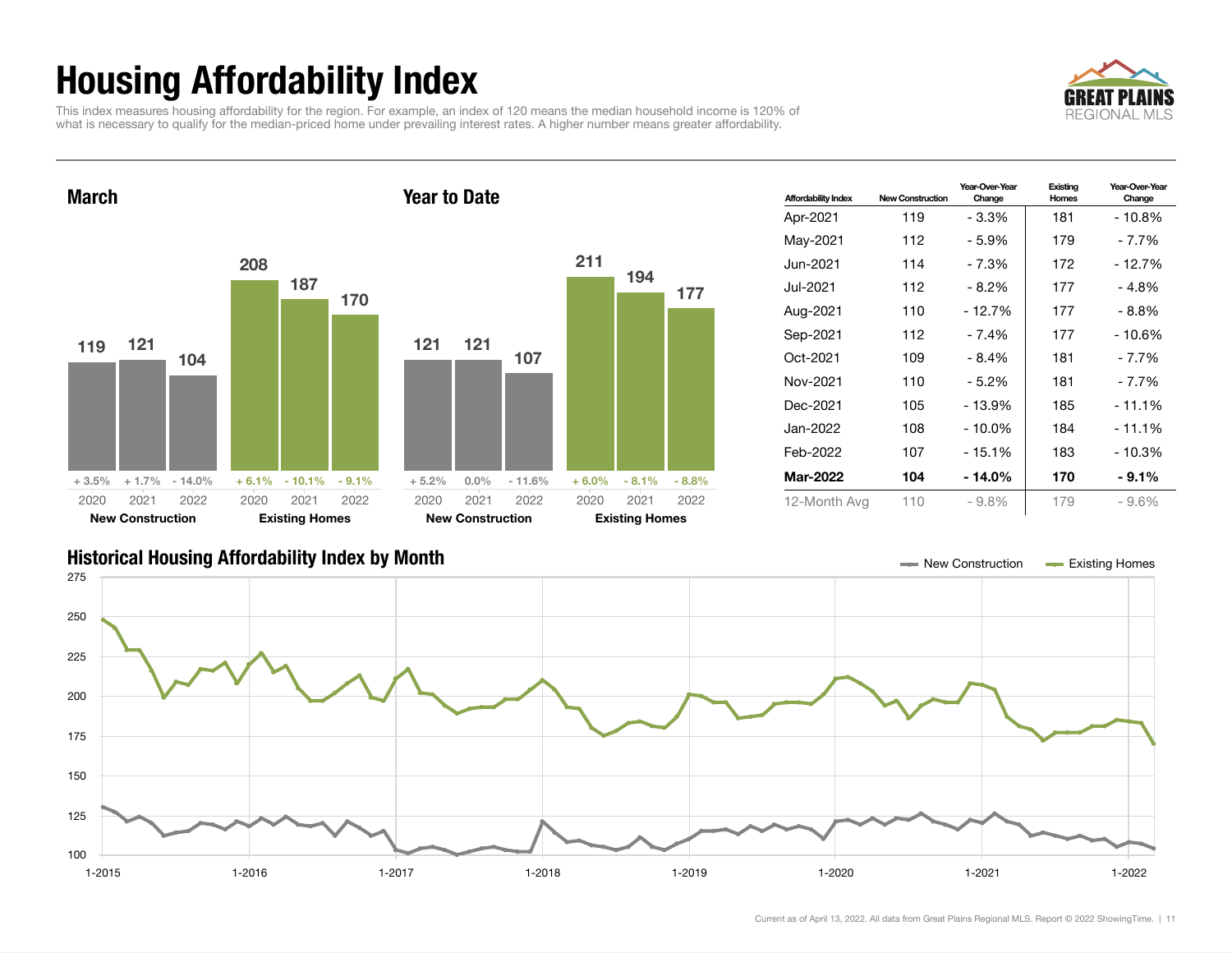### Inventory of Homes for Sale

The number of properties available for sale in active status at the end of a given month.





#### Historical Inventory of Homes for Sale by Month New Construction Existing Homes

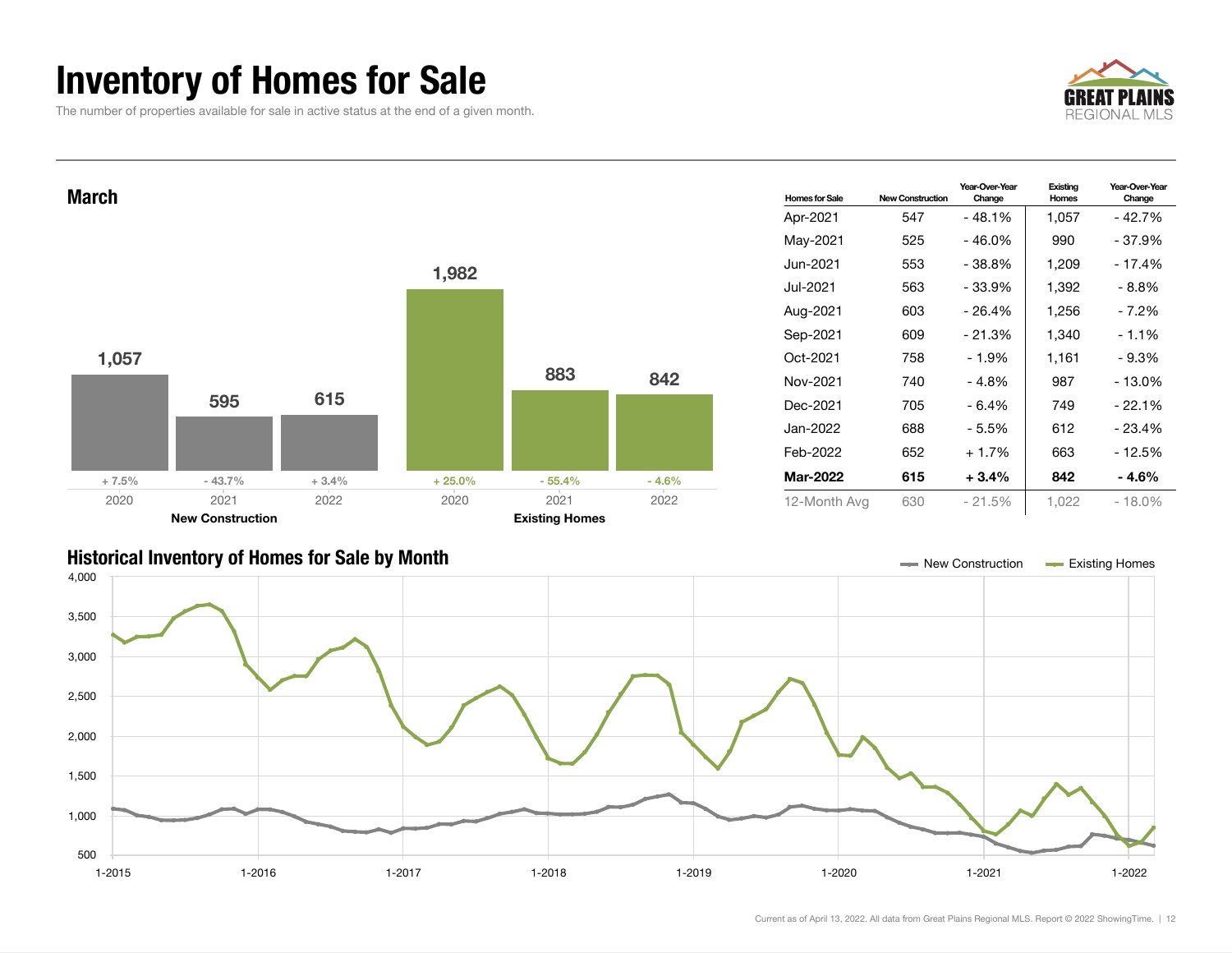## Months Supply of Inventory

The inventory of homes for sale at the end of a given month, divided by the average monthly pending sales from the last 12 months.





| <b>Months Supply</b> | <b>New Construction</b> | Year-Over-Year<br>Change | Existing<br>Homes | Year-Over-Year<br>Change |
|----------------------|-------------------------|--------------------------|-------------------|--------------------------|
| Apr-2021             | 1.7                     | $-67.9%$                 | 0.7               | $-41.7%$                 |
| May-2021             | 1.7                     | - 63.0%                  | 0.6               | - 45.5%                  |
| Jun-2021.            | 2.0                     | $-50.0%$                 | 0.8               | $-20.0\%$                |
| Jul-2021.            | 2.2                     | $-38.9%$                 | 0.9               | - 10.0%                  |
| Aug-2021             | 2.5                     | $-21.9%$                 | 0.8               | $-11.1%$                 |
| Sep-2021             | 2.6                     | $-10.3%$                 | 0.8               | $-11.1%$                 |
| Oct-2021             | 3.4                     | $+21.4%$                 | 0.7               | - 12.5%                  |
| Nov-2021             | 3.5                     | + 29.6%                  | 0.6               | $-14.3%$                 |
| Dec-2021             | 3.4                     | $+30.8\%$                | 0.5               | - 16.7%                  |
| Jan-2022             | 3.4                     | $+41.7%$                 | 0.4               | $-20.0\%$                |
| Feb-2022             | 3.4                     | $+61.9%$                 | 0.4               | $-20.0\%$                |
| Mar-2022             | $3.3\phantom{0}$        | + 73.7%                  | 0.5               | - 16.7%                  |
| 12-Month Avg*        | 2.8                     | $-12.7%$                 | 0.6               | $-21.2%$                 |

\* Months Supply for all properties from April 2021 through March 2022. This is not the average of the individual figures above.